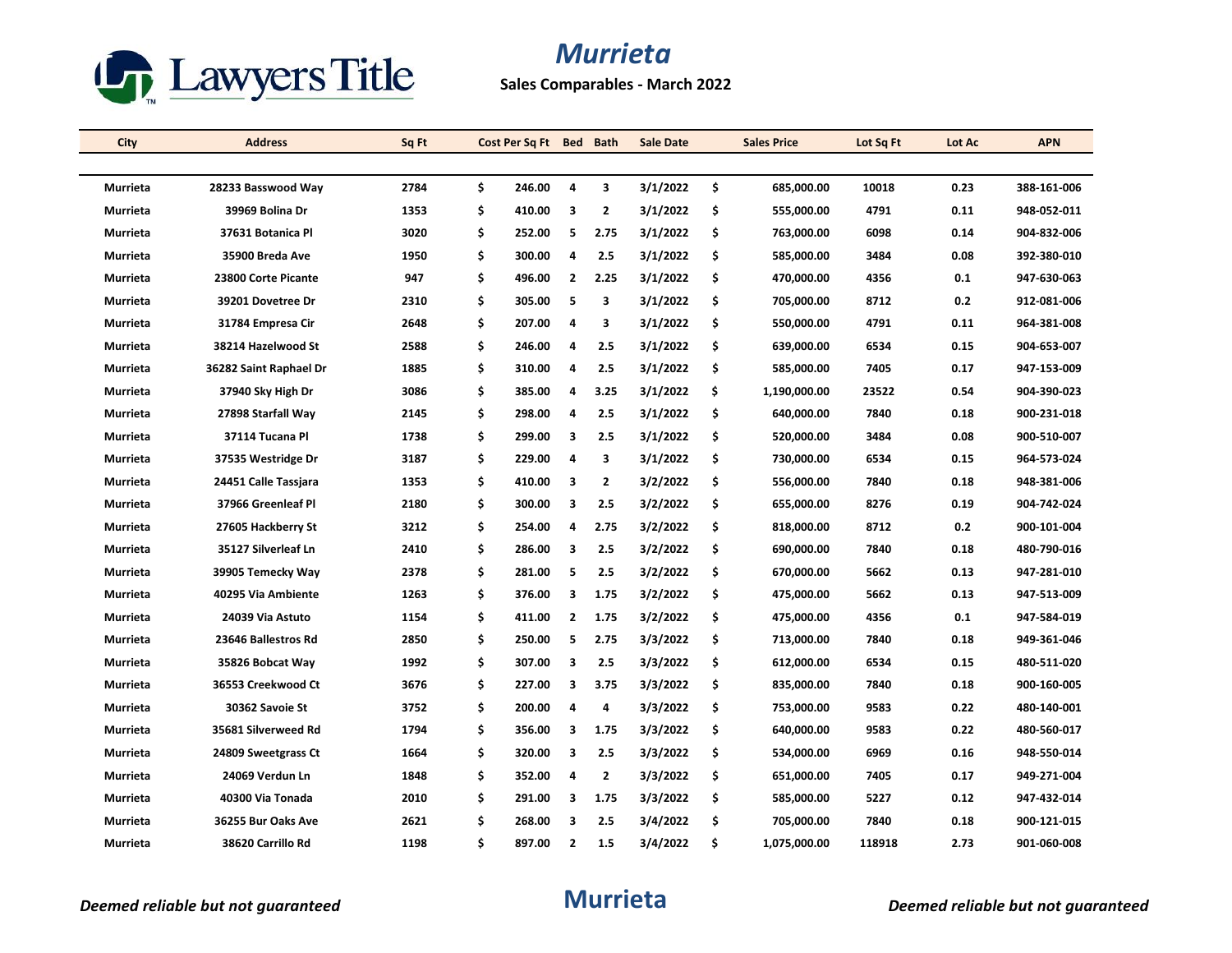

**Sales Comparables - March 2022**

| City            | <b>Address</b>           | Sq Ft | Cost Per Sq Ft Bed Bath |                         |                         | <b>Sale Date</b> |    | <b>Sales Price</b> | Lot Sq Ft | Lot Ac | <b>APN</b>  |
|-----------------|--------------------------|-------|-------------------------|-------------------------|-------------------------|------------------|----|--------------------|-----------|--------|-------------|
|                 |                          |       |                         |                         |                         |                  |    |                    |           |        |             |
| Murrieta        | 39601 Saba Ct            | 1611  | \$<br>403.00            | $\overline{\mathbf{2}}$ | $\overline{2}$          | 3/4/2022         | \$ | 650,000.00         | 7405      | 0.17   | 913-333-014 |
| <b>Murrieta</b> | 23585 Sycamore Creek Ave | 3396  | \$<br>215.00            | 5                       | 3                       | 3/4/2022         | \$ | 731,000.00         | 7405      | 0.17   | 906-662-006 |
| Murrieta        | 40035 Temecky Way        | 2646  | \$<br>244.00            | 4                       | 2.5                     | 3/4/2022         | \$ | 648,000.00         | 5227      | 0.12   | 947-730-009 |
| Murrieta        | 30517 Ticonderoga Ct     | 2032  | \$<br>322.00            | 3                       | 2.5                     | 3/4/2022         | \$ | 655,500.00         | 6969      | 0.16   | 957-780-050 |
| Murrieta        | 24460 Tuscola Cir        | 1562  | \$<br>384.00            | 3                       | 2.5                     | 3/4/2022         | \$ | 600,000.00         | 6098      | 0.14   | 948 132 033 |
| Murrieta        | 22146 Twin Oaks Ct       | 3890  | \$<br>358.00            | $\overline{2}$          | 2.75                    | 3/4/2022         | \$ | 1,395,000.00       | 54014     | 1.24   | 904-310-002 |
| Murrieta        | 40655 Via Malagas        | 1502  | \$<br>336.00            | $\overline{\mathbf{2}}$ | $\mathbf{2}$            | 3/4/2022         | \$ | 505,000.00         | 5227      | 0.12   | 947-271-078 |
| Murrieta        | 39550 Via Montero        | 1493  | \$<br>387.00            | 3                       | $\mathbf{2}$            | 3/4/2022         | \$ | 579,000.00         | 10018     | 0.23   | 912-222-001 |
| Murrieta        | 39027 Via Pamplona       | 1640  | \$<br>378.00            | 3                       | 2                       | 3/4/2022         | \$ | 620,000.00         | 7840      | 0.18   | 948-232-004 |
| Murrieta        | 38642 Vista Rock Dr      | 2386  | \$<br>303.00            | 3                       | 2.5                     | 3/4/2022         | \$ | 725,000.00         | 8712      | 0.2    | 957-630-016 |
| Murrieta        | 39413 Bonaire Way        | 2052  | \$<br>285.00            | 5                       | 2.5                     | 3/7/2022         | \$ | 585,000.00         | 8712      | 0.2    | 913-361-004 |
| Murrieta        | 31924 Calabaza Ct        | 1910  | \$<br>335.00            | 3                       | 2.5                     | 3/7/2022         | \$ | 640,000.00         | 4791      | 0.11   | 964 371 043 |
| Murrieta        | 39736 Castile Ave        | 1716  | \$<br>364.00            | 3                       | 2.5                     | 3/7/2022         | \$ | 625,000.00         | 7405      | 0.17   | 947-223-015 |
| Murrieta        | 23899 Falconer Dr        | 1646  | \$<br>341.00            | 3                       | 2.5                     | 3/7/2022         | \$ | 562,500.00         | 5227      | 0.12   | 947-091-011 |
| Murrieta        | 37782 Golden Eagle Ave   | 4109  | \$<br>219.00            | 5                       | 4                       | 3/7/2022         | \$ | 900,000.00         | 10454     | 0.24   | 908-461-005 |
| Murrieta        | 29804 Masters Dr         | 3233  | \$<br>160.00            | 4                       | 2.75                    | 3/7/2022         | \$ | 520,000.00         | 5662      | 0.13   | 908-320-052 |
| Murrieta        | 38303 Old Creek Ct       | 2603  | \$<br>286.00            | 3                       | 2.5                     | 3/7/2022         | \$ | 746,000.00         | 7405      | 0.17   | 957-790-003 |
| Murrieta        | 38315 Old Creek Ct       | 3359  | \$<br>239.00            | 4                       | 3.25                    | 3/7/2022         | \$ | 806,000.00         | 7405      | 0.17   | 957-790-002 |
| Murrieta        | 38327 Old Creek Ct       | 3629  | \$<br>233.00            | 5                       | 4                       | 3/7/2022         | \$ | 846,000.00         | 8712      | 0.2    | 957-790-001 |
| Murrieta        | 39780 Payton Ct          | 2517  | \$<br>283.00            | 4                       | 2.5                     | 3/7/2022         | \$ | 714,000.00         | 9583      | 0.22   | 957-701-016 |
| Murrieta        | 40865 Robards Way        | 3050  | \$<br>257.00            | 4                       | 3                       | 3/7/2022         | \$ | 785,000.00         | 7840      | 0.18   | 949-492-010 |
| Murrieta        | 38832 Rockinghorse Rd    | 2188  | \$<br>300.00            | 3                       | 2.5                     | 3/7/2022         | \$ | 657,000.00         | 6534      | 0.15   | 964-300-007 |
| Murrieta        | 30364 Savannah Oaks Dr   | 1747  | \$<br>372.00            | 4                       | 3                       | 3/7/2022         | \$ | 650,000.00         | 5227      | 0.12   | 957-382-015 |
| Murrieta        | 38398 Tranquila Ave      | 2324  | \$<br>271.00            | 3                       | 2.5                     | 3/7/2022         | \$ | 630,000.00         | 4356      | 0.1    | 964-412-004 |
| Murrieta        | 39497 Vanderbilt Ave     | 1611  | \$<br>372.00            | $\overline{\mathbf{2}}$ | $\overline{\mathbf{2}}$ | 3/7/2022         | \$ | 600,000.00         | 5662      | 0.13   | 913-390-012 |
| Murrieta        | 33709 Verbena Ave        | 3258  | \$<br>205.00            | 4                       | 3                       | 3/7/2022         | \$ | 669,000.00         | 6969      | 0.16   | 388-311-006 |
| Murrieta        | 23757 Via Compadres      | 1921  | \$<br>307.00            | 3                       | 2.25                    | 3/7/2022         | \$ | 590,000.00         | 5227      | 0.12   | 947-700-013 |
| Murrieta        | 24097 Via Perlita        | 1607  | \$<br>310.00            | $\mathbf{2}$            | 1.75                    | 3/7/2022         | \$ | 499,000.00         | 5227      | 0.12   | 947-530-005 |
| Murrieta        | 25260 Corte Sombrero     | 1725  | \$<br>359.00            | 3                       | 2.5                     | 3/8/2022         | \$ | 620,000.00         | 6098      | 0.14   | 948-282-034 |
| Murrieta        | 25992 Country Walk Ln    | 1537  | \$<br>364.00            | 3                       | $\overline{2}$          | 3/8/2022         | Ś  | 560,000.00         | 6969      | 0.16   | 912-361-004 |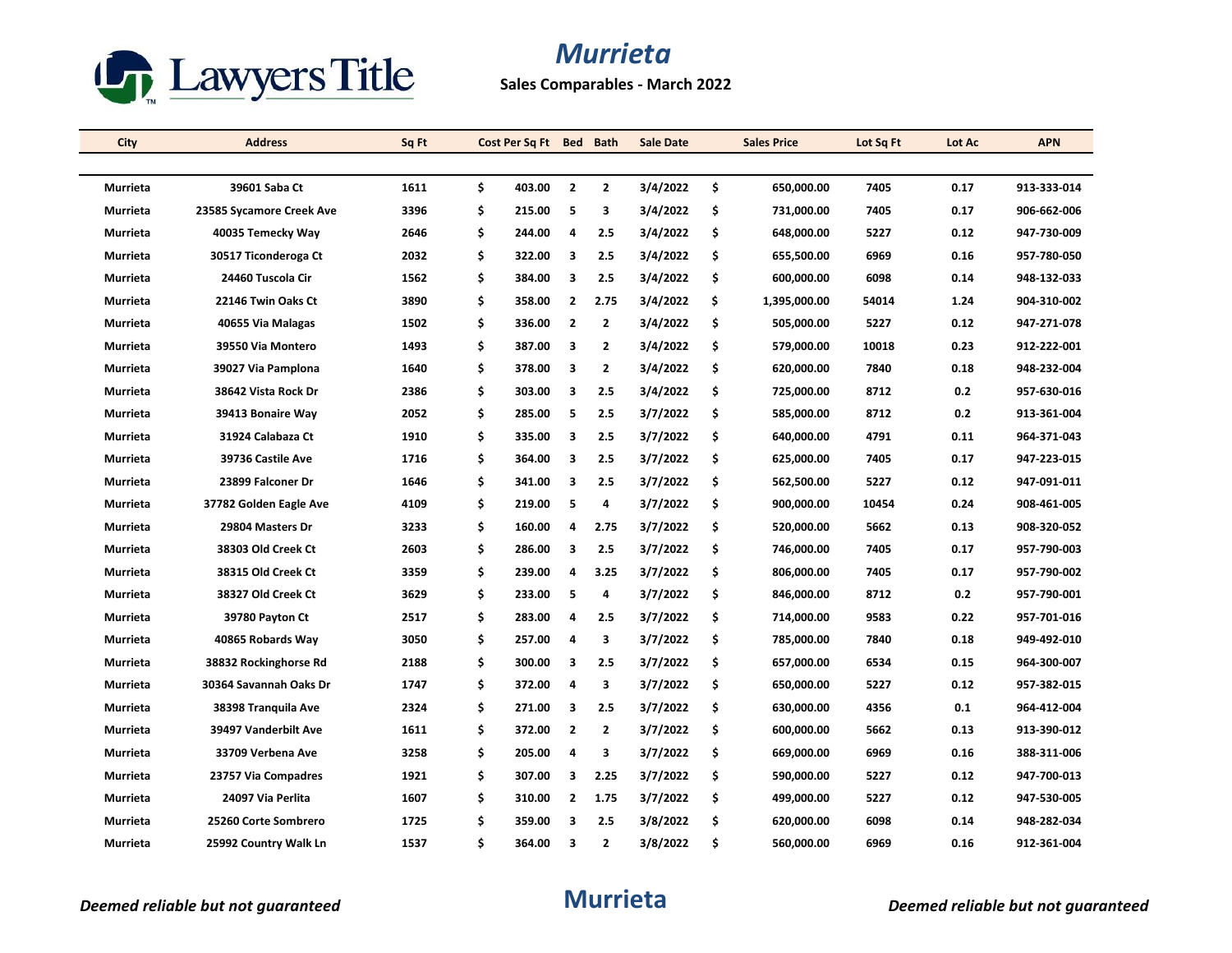

**Sales Comparables - March 2022**

| City            | <b>Address</b>         | Sq Ft |     | Cost Per Sq Ft | <b>Bed</b>   | <b>Bath</b>    | <b>Sale Date</b> |     | <b>Sales Price</b> | Lot Sq Ft | Lot Ac | <b>APN</b>  |
|-----------------|------------------------|-------|-----|----------------|--------------|----------------|------------------|-----|--------------------|-----------|--------|-------------|
|                 |                        |       |     |                |              |                |                  |     |                    |           |        |             |
| <b>Murrieta</b> | 22994 Joaquin Ridge Dr | 2218  | \$  | 270.00         | 4            | 2.5            | 3/8/2022         | \$  | 599,000.00         | 5227      | 0.12   | 904-381-011 |
| Murrieta        | 34139 Pamplona Ave     | 2604  | \$  | 272.00         | 3            | 3.5            | 3/8/2022         | \$  | 710,000.00         | 7405      | 0.17   | 384-290-006 |
| Murrieta        | 29616 Pebble Beach Dr  | 3701  | \$  | 218.00         | 4            | 3.5            | 3/8/2022         | \$  | 810,000.00         | 7405      | 0.17   | 908-280-005 |
| Murrieta        | 37775 Silver Breeze Ct | 2663  | \$  | 315.00         | 3            | 2.5            | 3/8/2022         | \$  | 840,000.00         | 7405      | 0.17   | 908-052-033 |
| Murrieta        | 38358 Tranquila Ave    | 2579  | \$  | 250.00         | 3            | 2.75           | 3/8/2022         | \$  | 645,000.00         | 4356      | 0.1    | 964-404-013 |
| Murrieta        | 26953 Amber Glen Ct    | 2668  | \$  | 298.00         | 4            | 2.5            | 3/9/2022         | \$  | 796,000.00         | 10018     | 0.23   | 913-221-022 |
| Murrieta        | 33621 Azalea Ln        | 2201  | \$  | 301.00         | 4            | $\overline{2}$ | 3/9/2022         | \$  | 663,000.00         | 6534      | 0.15   | 388-140-005 |
| Murrieta        | 41795 Davidson St      | 3611  | \$  | 221.00         | 5            | 2.75           | 3/9/2022         | \$  | 800,000.00         | 9583      | 0.22   | 906-751-033 |
| Murrieta        | 28878 Lavatera Ave     | 2742  | \$  | 255.00         | 4            | 2.5            | 3/9/2022         | \$  | 700,000.00         | 6098      | 0.14   | 388-332-021 |
| Murrieta        | 40359 Via Marisa       | 2100  | \$  | 297.00         | 3            | 1.75           | 3/9/2022         | \$  | 625,000.00         | 5662      | 0.13   | 947-432-025 |
| Murrieta        | 41081 Willowbend Dr    | 1933  | \$  | 413.00         | 4            | 2.5            | 3/9/2022         | \$  | 800,000.00         | 8276      | 0.19   | 912-062-005 |
| Murrieta        | 28580 Clearview St     | 3004  | \$  | 226.00         | 5            | 3              | 3/10/2022        | \$  | 680,000.00         | 6534      | 0.15   | 384-370-013 |
| Murrieta        | 26684 Evergreen Ave    | 2214  | \$  | 352.00         | 3            | $\overline{2}$ | 3/10/2022        | \$  | 780,000.00         | 10018     | 0.23   | 913-341-007 |
| Murrieta        | 24557 Genova Ct        | 3017  | \$  | 182.00         | 4            | 3              | 3/10/2022        | \$  | 550,000.00         | 16117     | 0.37   | 906-400-023 |
| Murrieta        | 33602 Marigold Ln      | 2301  | \$  | 274.00         | 3            | 2.5            | 3/10/2022        | \$  | 632,500.00         | 7405      | 0.17   | 388-180-034 |
| Murrieta        | 33764 Salvia Ln        | 4043  | \$  | 204.00         | 4            | 3.5            | 3/10/2022        | \$  | 825,000.00         | 6969      | 0.16   | 388-220-002 |
| Murrieta        | 23245 Single Oak Way   | 3645  | \$  | 308.00         | 5            | 2.75           | 3/10/2022        | -\$ | 1,125,000.00       | 10018     | 0.23   | 904-780-040 |
| Murrieta        | 26008 Summer Hill Ct   | 1640  | \$  | 365.00         | 4            | 2.5            | 3/10/2022        | \$  | 600,000.00         | 9583      | 0.22   | 912-351-022 |
| Murrieta        | 23689 Canyon Oak Dr    | 1458  | \$  | 411.00         | 4            | 2.5            | 3/11/2022        | \$  | 600,000.00         | 6969      | 0.16   | 949-292-013 |
| Murrieta        | 40095 Festival Rd      | 2496  | \$  | 248.00         | 4            | 2.5            | 3/11/2022        | -S  | 620,000.00         | 6098      | 0.14   | 948-171-009 |
| Murrieta        | 39613 Garin Dr         | 1386  | \$  | 407.00         | 3            | $\overline{2}$ | 3/11/2022        | \$  | 565,000.00         | 4791      | 0.11   | 948-054-004 |
| Murrieta        | 23663 Gingerbread Dr   | 2052  | \$  | 402.00         | 4            | 2.5            | 3/11/2022        | \$  | 825,000.00         | 13503     | 0.31   | 947-335-012 |
| Murrieta        | 27653 Hackberry St     | 3073  | \$  | 216.00         | 3            | 3.75           | 3/11/2022        | -\$ | 665,000.00         | 6969      | 0.16   | 900-090-024 |
| Murrieta        | 38894 Hickory Hill Ct  | 2188  | \$  | 297.00         | 3            | 2.5            | 3/11/2022        | \$  | 650,000.00         | 4356      | 0.1    | 964-301-020 |
| Murrieta        | 26024 Summer Hill Ct   | 1028  | \$  | 505.00         | $\mathbf{2}$ | 1              | 3/11/2022        | -\$ | 520,000.00         | 8276      | 0.19   | 912-351-024 |
| Murrieta        | 24557 Tuscola Cir      | 1282  | \$  | 405.00         | 3            | 1.75           | 3/11/2022        | -\$ | 520,000.00         | 6534      | 0.15   | 948-132-024 |
| Murrieta        | 37255 Van Gaale Ln     | 1458  | \$  | 733.00         | 3            | 1.75           | 3/11/2022        | Ŝ.  | 1,070,000.00       | 177724    | 4.08   | 963-040-015 |
| Murrieta        | 24322 Via Las Junitas  | 1386  | \$. | 414.00         | 3            | $\overline{2}$ | 3/11/2022        | \$  | 575,000.00         | 7840      | 0.18   | 948-371-026 |
| Murrieta        | 23754 Via Olivia       | 1052  | \$  | 475.00         | 3            | 1.75           | 3/11/2022        | \$  | 500,000.00         | 6098      | 0.14   | 949-332-010 |
| Murrieta        | 24073 Via Perlita      | 1754  | \$  | 313.00         | 3            | 1.75           | 3/11/2022        | \$  | 550,000.00         | 5227      | 0.12   | 947-530-009 |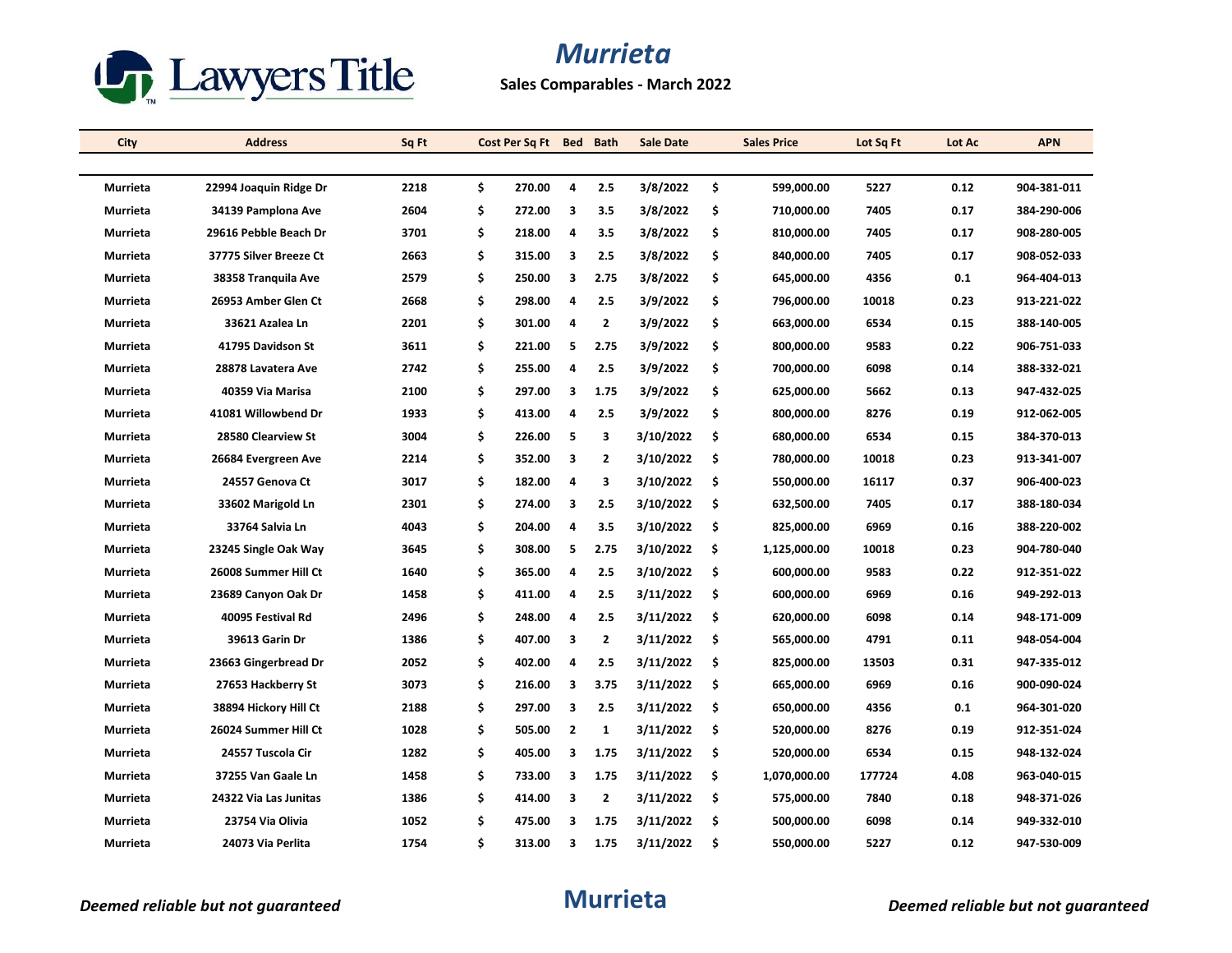

**Sales Comparables - March 2022**

| City            | <b>Address</b>          | Sq Ft | Cost Per Sq Ft Bed Bath |                |                | <b>Sale Date</b> |     | <b>Sales Price</b> | Lot Sq Ft | Lot Ac | <b>APN</b>  |
|-----------------|-------------------------|-------|-------------------------|----------------|----------------|------------------|-----|--------------------|-----------|--------|-------------|
|                 |                         |       |                         |                |                |                  |     |                    |           |        |             |
| Murrieta        | 39541 Willowbend Dr     | 2141  | \$<br>303.00            | 4              | 3              | 3/11/2022        | \$  | 650,000.00         | 5662      | 0.13   | 948-292-008 |
| Murrieta        | 40054 Avenida Palizada  | 1825  | \$<br>367.00            | 3              | $\mathbf{2}$   | 3/14/2022        | \$  | 670,000.00         | 6098      | 0.14   | 948-301-008 |
| Murrieta        | 26635 Busman Rd         | 1773  | \$<br>335.00            | 3              | 2.5            | 3/14/2022        | \$  | 595,000.00         | 6534      | 0.15   | 900-280-034 |
| Murrieta        | 42926 Dawnwood St       | 3168  | \$<br>536.00            | 4              | 3.5            | 3/14/2022        | \$  | 1,700,000.00       | 114562    | 2.63   | 906-240-066 |
| Murrieta        | 26237 Heritage Union Ln | 2411  | \$<br>255.00            | 3              | 2.5            | 3/14/2022        | \$  | 615,000.00         | 3484      | 0.08   | 913-383-010 |
| Murrieta        | 39767 Kucera Ct         | 1211  | \$<br>491.00            | 3              | 2              | 3/14/2022        | \$  | 595,000.00         | 7405      | 0.17   | 912-171-011 |
| Murrieta        | 26835 Orchid Tree Ave   | 4295  | \$<br>213.00            | 5              | 4.25           | 3/14/2022        | \$  | 915,000.00         | 18730     | 0.43   | 392-170-093 |
| Murrieta        | 37748 Quintana Dr       | 2570  | \$<br>267.00            | 4              | 2.5            | 3/14/2022        | \$  | 687,500.00         | 7840      | 0.18   | 908-061-018 |
| Murrieta        | 39546 Stags Leap Dr     | 1772  | \$<br>341.00            | $\overline{2}$ | 1.75           | 3/14/2022        | \$  | 605,000.00         | 7405      | 0.17   | 920-242-005 |
| Murrieta        | 40100 Tinderbox Way     | 2316  | \$<br>298.00            | 4              | 3              | 3/14/2022        | \$  | 692,000.00         | 7405      | 0.17   | 947-335-002 |
| Murrieta        | 23914 Via Pamilla       | 1585  | \$<br>324.00            | $\mathbf{2}$   | 1.75           | 3/14/2022        | \$  | 515,000.00         | 5662      | 0.13   | 947-573-002 |
| Murrieta        | 25204 Via Pera          | 1825  | \$<br>356.00            | 3              | $\mathbf{2}$   | 3/14/2022        | \$  | 650,000.00         | 9147      | 0.21   | 948-291-001 |
| Murrieta        | 23557 Wickham Ln        | 3632  | \$<br>256.00            | 5              | 3              | 3/14/2022        | \$  | 930,000.00         | 10890     | 0.25   | 392-012-013 |
| Murrieta        | 34799 Yellow Pine Rd    | 2929  | \$<br>238.00            | 4              | 4              | 3/14/2022        | \$  | 700,000.00         | 5662      | 0.13   | 480-913-002 |
| Murrieta        | 36338 Bladen Ave        | 2802  | \$<br>281.00            | 4              | 3.25           | 3/15/2022        | Ŝ.  | 790,000.00         | 8712      | 0.2    | 947 773 011 |
| Murrieta        | 40201 Calle De Suenos   | 5160  | \$<br>358.00            | 4              | 4.75           | 3/15/2022        | \$  | 1,849,000.00       | 226076    | 5.19   | 929-160-031 |
| <b>Murrieta</b> | 39767 Del Val Dr        | 1386  | \$<br>378.00            | 3              | $\overline{2}$ | 3/15/2022        | \$  | 525,000.00         | 5227      | 0.12   | 948-051-024 |
| Murrieta        | 24480 Family Ln         | 3244  | \$<br>309.00            | 4              | 4              | 3/15/2022        | \$  | 1,005,000.00       | 46173     | 1.06   | 906-060-077 |
| Murrieta        | 30024 Korbel Cir        | 2180  | \$<br>324.00            | 3              | $\mathbf{2}$   | 3/15/2022        | \$  | 708,000.00         | 6098      | 0.14   | 920-231-010 |
| Murrieta        | 33614 Marigold Ln       | 2585  | \$<br>266.00            | 3              | 3              | 3/15/2022        | \$  | 690,000.00         | 6969      | 0.16   | 388-180-035 |
| Murrieta        | 30091 Mauroux Ct        | 3752  | \$<br>213.00            | 4              | 4              | 3/15/2022        | \$. | 800,000.00         | 7840      | 0.18   | 480-110-035 |
| Murrieta        | 24723 New Haven Dr      | 1828  | \$<br>363.00            | 4              | 2.5            | 3/15/2022        | \$  | 665,000.00         | 6098      | 0.14   | 948-123-021 |
| Murrieta        | 33617 Shamrock Ln       | 2579  | \$<br>271.00            | 3              | 2.5            | 3/15/2022        | \$  | 700,000.00         | 9583      | 0.22   | 388-240-001 |
| Murrieta        | 38118 Silver Fox Ct     | 4035  | \$<br>300.00            | 3              | 2.5            | 3/15/2022        | \$  | 1,212,500.00       | 30056     | 0.69   | 904-280-011 |
| Murrieta        | 40013 Temecky Way       | 1783  | \$<br>357.00            | 4              | 2.5            | 3/15/2022        | \$  | 637,500.00         | 5227      | 0.12   | 947-730-011 |
| Murrieta        | 40470 Via Francisco     | 1722  | \$<br>290.00            | 3              | 2.5            | 3/15/2022        | \$  | 500,000.00         | 4791      | 0.11   | 947-240-015 |
| Murrieta        | 38029 Bella Rosa Dr     | 2831  | \$<br>261.00            | 4              | 3.5            | 3/16/2022        | \$  | 740,000.00         | 6098      | 0.14   | 964-533-018 |
| Murrieta        | 39835 Calle De Suenos   | 3843  | \$<br>377.00            | 4              | 3.25           | 3/16/2022        | \$  | 1,450,000.00       | 223462    | 5.13   | 929-190-020 |
| Murrieta        | 39531 Coral Sky Ct      | 1864  | \$<br>346.00            | 3              | 2.5            | 3/16/2022        | \$  | 645,000.00         | 7840      | 0.18   | 957-112-018 |
| Murrieta        | 37957 Greenleaf Pl      | 2180  | \$<br>302.00            | 3              | 2.5            | 3/16/2022        | \$  | 660,000.00         | 9583      | 0.22   | 904-742-025 |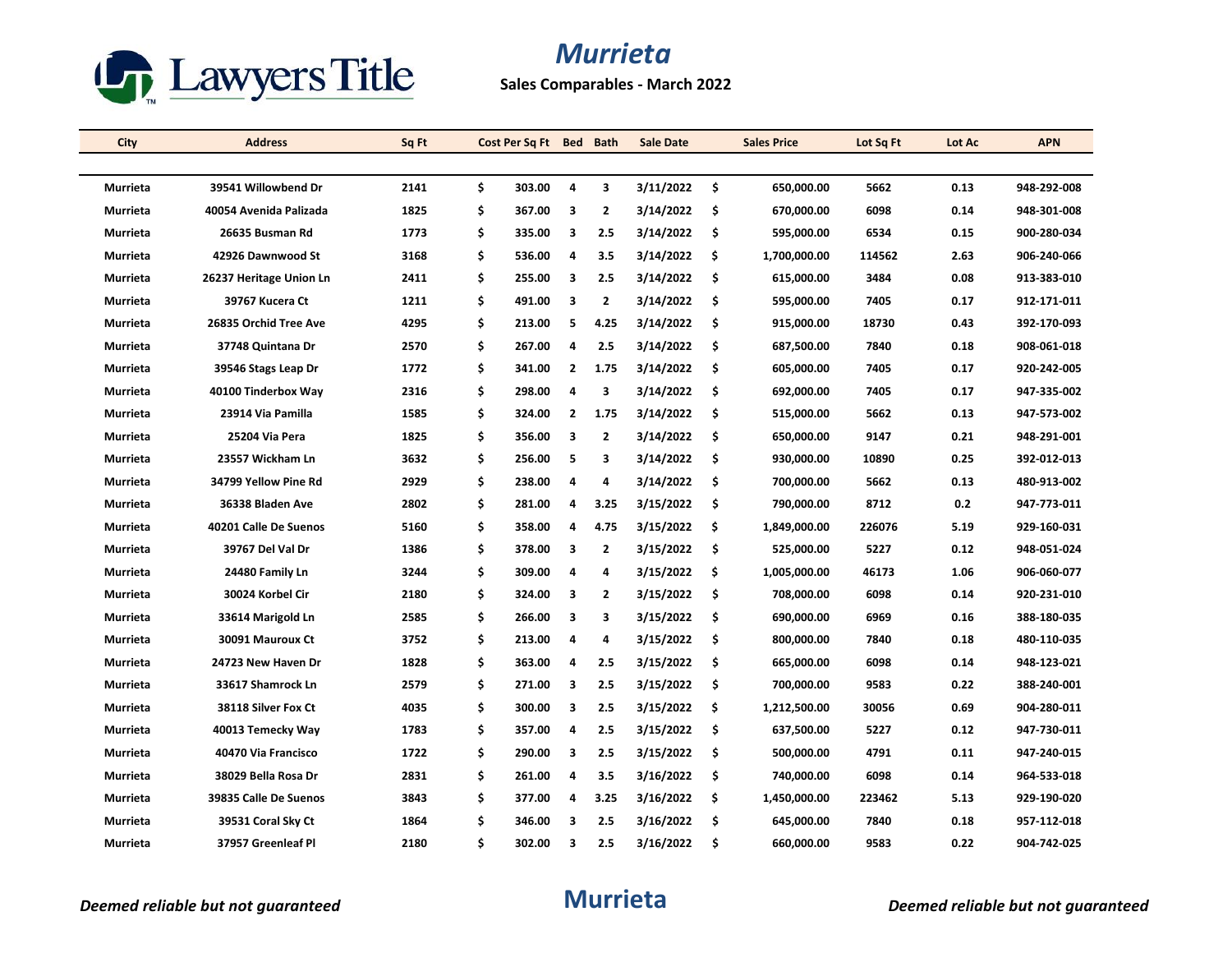

**Sales Comparables - March 2022**

| City            | <b>Address</b>           | Sq Ft | Cost Per Sq Ft | <b>Bed</b>     | <b>Bath</b>    | <b>Sale Date</b> |     | <b>Sales Price</b> | Lot Sq Ft | Lot Ac | <b>APN</b>  |
|-----------------|--------------------------|-------|----------------|----------------|----------------|------------------|-----|--------------------|-----------|--------|-------------|
|                 |                          |       |                |                |                |                  |     |                    |           |        |             |
| <b>Murrieta</b> | 23801 Hollingsworth Dr   | 3741  | \$<br>252.00   | 4              | 3.5            | 3/16/2022        | -\$ | 945,000.00         | 9583      | 0.22   | 392-110-019 |
| Murrieta        | 24033 Madeira Ln         | 3711  | \$<br>253.00   | 5              | 4.25           | 3/16/2022        | Ŝ.  | 940,000.00         | 9583      | 0.22   | 904-810-007 |
| Murrieta        | 26487 Roland Rd          | 2575  | \$<br>254.00   | 4              | 3              | 3/16/2022        | \$  | 655,000.00         | 8712      | 0.2    | 916-311-010 |
| Murrieta        | 28308 Triese St          | 1626  | \$<br>340.00   | 3              | 2.5            | 3/16/2022        | \$  | 553,000.00         | 2613      | 0.06   | 392-370-060 |
| Murrieta        | 23607 Underwood Cir      | 3675  | \$<br>217.00   | 4              | 2.5            | 3/16/2022        | -\$ | 800,000.00         | 6969      | 0.16   | 947-811-011 |
| Murrieta        | 40475 Via Francisco      | 1371  | \$<br>371.00   | $\overline{2}$ | $\overline{2}$ | 3/16/2022        | -\$ | 510,000.00         | 4791      | 0.11   | 947-240-060 |
| Murrieta        | 40202 Via Reata          | 2424  | \$<br>278.00   | 5              | 3              | 3/16/2022        | \$  | 675,000.00         | 6969      | 0.16   | 949-411-001 |
| Murrieta        | 37140 Ascella Ln         | 1795  | \$<br>300.00   | 3              | 2.5            | 3/17/2022        | \$  | 540,000.00         | 3920      | 0.09   | 900-510-062 |
| Murrieta        | 19050 Blackmore St       | 2783  | \$<br>413.00   | 3              | 2.5            | 3/17/2022        | \$  | 1,150,000.00       | 214750    | 4.93   | 929-350-004 |
| Murrieta        | 31905 Cortez Cir         | 2579  | \$<br>245.00   | 3              | 2.75           | 3/17/2022        | \$  | 632,000.00         | 5662      | 0.13   | 964-362-037 |
| Murrieta        | 34044 Keri Lynn Ave      | 2537  | \$<br>240.00   | 3              | 2.5            | 3/17/2022        | -S  | 610,000.00         | 7405      | 0.17   | 384-300-010 |
| Murrieta        | 26823 Lemon Grass Way    | 2740  | \$<br>321.00   | 3              | 2.75           | 3/17/2022        | \$  | 880,000.00         | 6534      | 0.15   | 392-140-013 |
| Murrieta        | 42752 Oak View Pl        | 2973  | \$<br>253.00   | 4              | 2.5            | 3/17/2022        | \$  | 755,000.00         | 6098      | 0.14   | 904-690-016 |
| Murrieta        | 30170 Redding Ave        | 3777  | \$<br>206.00   | 5              | 3              | 3/17/2022        | -\$ | 780,000.00         | 7840      | 0.18   | 480-681-022 |
| Murrieta        | 26397 Roland Rd          | 3137  | \$<br>226.00   | 4              | 2.75           | 3/17/2022        | \$  | 710,000.00         | 7840      | 0.18   | 916-311-005 |
| Murrieta        | 29818 Rose Blossom Dr    | 3092  | \$<br>239.00   | 4              | 2.5            | 3/17/2022        | \$  | 740,000.00         | 6098      | 0.14   | 908-150-015 |
| Murrieta        | 40145 White Leaf Ln      | 2550  | \$<br>278.00   | 5              | 3              | 3/17/2022        | -\$ | 710,000.00         | 8712      | 0.2    | 948-203-015 |
| Murrieta        | 29300 Ariel St           | 3273  | \$<br>174.00   | 5              | 2.75           | 3/18/2022        | \$  | 570,500.00         | 6098      | 0.14   | 900-410-007 |
| Murrieta        | 27216 Black Alder Ct     | 3863  | \$<br>271.00   | 4              | 4.25           | 3/18/2022        | \$  | 1,050,000.00       | 9583      | 0.22   | 392-170-067 |
| Murrieta        | 38917 Canyon Bridge Cir  | 2091  | \$<br>327.00   | 4              | 2.5            | 3/18/2022        | -S  | 685,000.00         | 6534      | 0.15   | 964-272-009 |
| Murrieta        | 41182 Cardinal Flower Dr | 1277  | \$<br>331.00   | 3              | $\overline{2}$ | 3/18/2022        | \$  | 423,000.00         | 6534      | 0.15   | 949-043-016 |
| Murrieta        | 42373 Dove Creek Ct      | 3496  | \$<br>381.00   | 4              | 2.5            | 3/18/2022        | \$  | 1,335,000.00       | 109771    | 2.52   | 906-270-043 |
| Murrieta        | 40917 Engelmann Oak St   | 3721  | \$<br>191.00   | 5              | 2.75           | 3/18/2022        | -\$ | 713,000.00         | 8276      | 0.19   | 949-611-024 |
| Murrieta        | 39191 Foxglove Cir       | 2006  | \$<br>336.00   | 4              | 2.5            | 3/18/2022        | \$  | 675,000.00         | 11761     | 0.27   | 912-066-007 |
| Murrieta        | 40017 Gibraltar Dr       | 2389  | \$<br>293.00   | 5              | 2.75           | 3/18/2022        | -\$ | 700,000.00         | 10890     | 0.25   | 948-473-004 |
| Murrieta        | 24312 Gitano Dr          | 2188  | \$<br>281.00   | 3              | 2.5            | 3/18/2022        | -\$ | 615,000.00         | 6534      | 0.15   | 948-172-009 |
| Murrieta        | 30283 Mondavi Cir        | 2011  | \$<br>310.00   | 3              | $\overline{2}$ | 3/18/2022        | \$. | 625,000.00         | 5227      | 0.12   | 920-223-004 |
| Murrieta        | 42161 Santa Fe Trl       | 3084  | \$<br>325.00   | 4              | 2.5            | 3/18/2022        | \$  | 1,005,000.00       | 14810     | 0.34   | 906-505-011 |
| Murrieta        | 37811 Sky High Dr        | 3578  | \$<br>300.00   | 4              | 3.25           | 3/18/2022        | \$  | 1,075,000.00       | 24829     | 0.57   | 904-400-005 |
| Murrieta        | 26503 Aloe Way           | 3410  | \$<br>253.00   | 5              | 2.75           | 3/21/2022        | \$  | 865,000.00         | 7840      | 0.18   | 392-060-003 |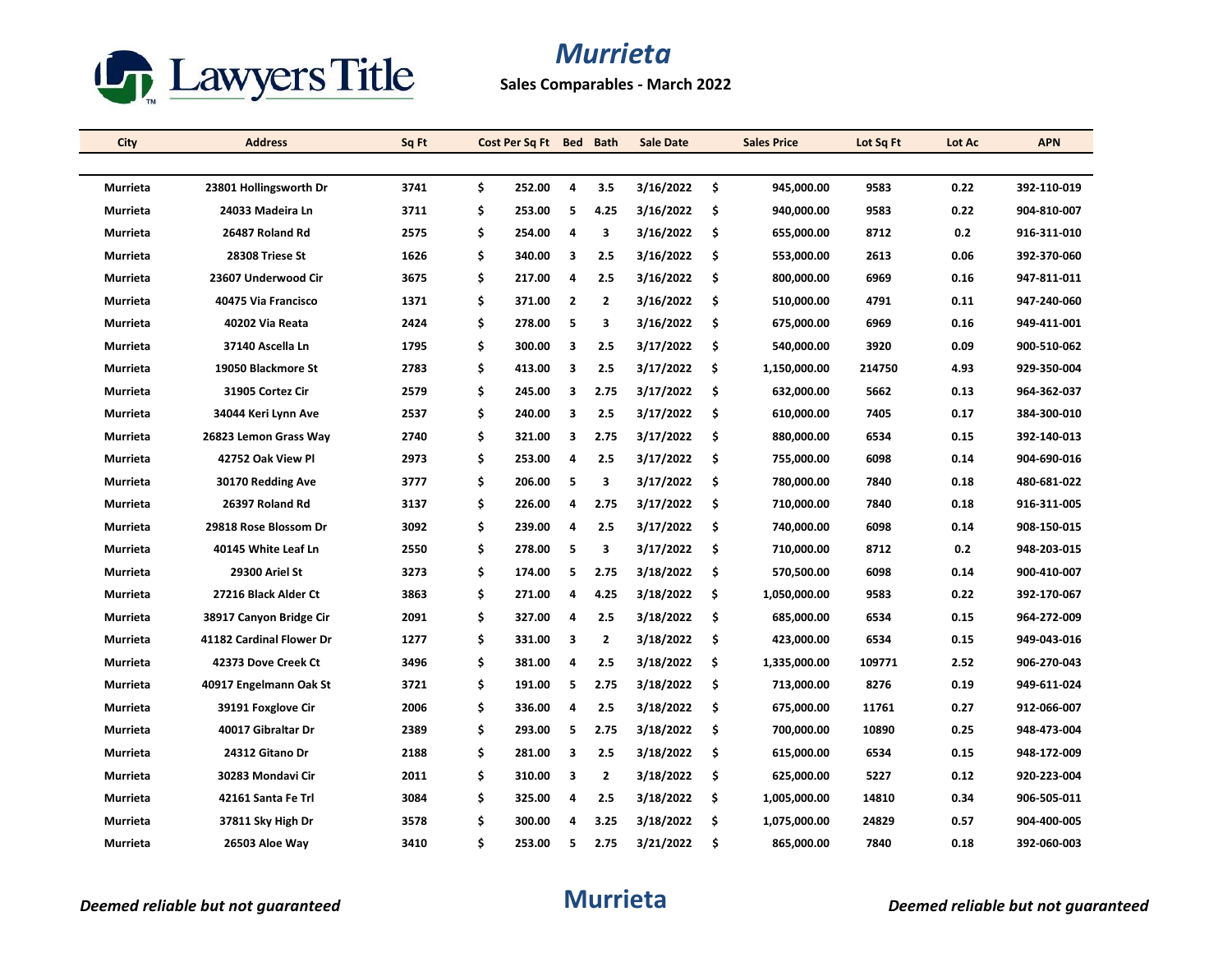

**Sales Comparables - March 2022**

| City            | <b>Address</b>           | Sq Ft | Cost Per Sq Ft Bed |                | <b>Bath</b>    | <b>Sale Date</b> | <b>Sales Price</b> | Lot Sq Ft | Lot Ac | <b>APN</b>  |
|-----------------|--------------------------|-------|--------------------|----------------|----------------|------------------|--------------------|-----------|--------|-------------|
|                 |                          |       |                    |                |                |                  |                    |           |        |             |
| Murrieta        | 39810 Avenida Palizada   | 2141  | \$<br>213.00       | $\overline{a}$ | 3              | 3/21/2022        | \$<br>457,000.00   | 6969      | 0.16   | 948-291-020 |
| Murrieta        | 31974 Calabaza Ct        | 2180  | \$<br>286.00       | З              | 2.5            | 3/21/2022        | \$<br>625,000.00   | 4356      | 0.1    | 964-371-048 |
| Murrieta        | 24415 Calle Santa Monica | 1669  | \$<br>354.00       | 4              | 2.5            | 3/21/2022        | \$<br>591,000.00   | 7840      | 0.18   | 948-391-005 |
| Murrieta        | 30677 Cricket Rd         | 2818  | \$<br>269.00       | 4              | 2.5            | 3/21/2022        | \$<br>760,000.00   | 8712      | 0.2    | 480-900-010 |
| Murrieta        | 24607 Jacarte Dr         | 1850  | \$<br>356.00       | 4              | 2.5            | 3/21/2022        | \$<br>660,000.00   | 7405      | 0.17   | 947-202-001 |
| Murrieta        | 23682 Kathryn St         | 2788  | \$<br>263.00       | 5              | 3              | 3/21/2022        | \$<br>735,000.00   | 7840      | 0.18   | 906-650-026 |
| Murrieta        | 23517 Mountain Breeze Dr | 2562  | \$<br>341.00       | 3              | 2.75           | 3/21/2022        | \$<br>875,000.00   | 6969      | 0.16   | 906-442-015 |
| Murrieta        | 34397 Mountain Quail Pl  | 1941  | \$<br>337.00       | 3              | $\overline{2}$ | 3/21/2022        | \$<br>655,000.00   | 7405      | 0.17   | 384-411-004 |
| Murrieta        | 24570 New Haven Dr       | 1577  | \$<br>389.00       | 3              | 2.5            | 3/21/2022        | \$<br>615,000.00   | 6534      | 0.15   | 948-132-006 |
| Murrieta        | 27344 Pumpkin St         | 3201  | \$<br>303.00       | 5              | 3              | 3/21/2022        | \$<br>970,000.00   | 7405      | 0.17   | 392-170-040 |
| Murrieta        | 24446 Ridgewood Dr       | 1685  | \$<br>385.00       | 3              | 1.75           | 3/21/2022        | \$<br>650,000.00   | 8276      | 0.19   | 948-182-034 |
| Murrieta        | 23909 Robert Ct          | 2155  | \$<br>417.00       | 4              | $\overline{2}$ | 3/21/2022        | \$<br>899,000.00   | 17424     | 0.4    | 906-533-016 |
| Murrieta        | 39324 Sugarcane Dr       | 2517  | \$<br>290.00       | 4              | 2.5            | 3/21/2022        | \$<br>730,000.00   | 7405      | 0.17   | 957-670-025 |
| Murrieta        | 38200 Bella Rosa Dr      | 3404  | \$<br>233.00       | 5              | 3              | 3/22/2022        | \$<br>795,000.00   | 6969      | 0.16   | 964-551-004 |
| Murrieta        | 24350 Echo Ridge Dr      | 1900  | \$<br>350.00       | 4              | 2.5            | 3/22/2022        | \$<br>665,000.00   | 5227      | 0.12   | 948-162-001 |
| Murrieta        | 23746 Fieldcrest Ln      | 2405  | \$<br>327.00       | 4              | 2.75           | 3/22/2022        | \$<br>787,000.00   | 16552     | 0.38   | 906-551-023 |
| <b>Murrieta</b> | 27553 Murrieta Oaks Ave  | 3903  | \$<br>294.00       | 4              | 4.25           | 3/22/2022        | \$<br>1,150,000.00 | 9583      | 0.22   | 900-150-014 |
| Murrieta        | 29731 Sawgrass Cir       | 1262  | \$<br>471.00       | 3              | $\overline{2}$ | 3/22/2022        | \$<br>595,000.00   | 5662      | 0.13   | 908-140-017 |
| Murrieta        | 39709 Sunrose Dr         | 1080  | \$<br>513.00       | 3              | $\overline{2}$ | 3/22/2022        | \$<br>555,000.00   | 6098      | 0.14   | 948-092-005 |
| Murrieta        | 38803 Vista Rock Dr      | 3026  | \$<br>275.00       | 3              | 2.75           | 3/22/2022        | \$<br>835,000.00   | 6969      | 0.16   | 957-621-006 |
| Murrieta        | 26871 Lemon Grass Way    | 2949  | \$<br>254.00       | 3              | 2.75           | 3/23/2022        | \$<br>750,000.00   | 6534      | 0.15   | 392-150-022 |
| Murrieta        | 30246 Mahogany St        | 3379  | \$<br>238.00       | 4              | 2.5            | 3/23/2022        | \$<br>807,000.00   | 7405      | 0.17   | 480-681-050 |
| Murrieta        | 26536 Mahonia Way        | 2589  | \$<br>293.00       | 4              | 3              | 3/23/2022        | \$<br>760,000.00   | 10454     | 0.24   | 392-070-014 |
| Murrieta        | 25980 Marco Polo St      | 2053  | \$<br>299.00       | 4              | 2.5            | 3/23/2022        | \$<br>615,000.00   | 4356      | 0.1    | 910-460-012 |
| Murrieta        | 41184 Robards Way        | 2778  | \$<br>271.00       | 5              | 2.75           | 3/23/2022        | \$<br>755,000.00   | 6534      | 0.15   | 949-643-041 |
| Murrieta        | 24203 Saradella Ct       | 1716  | \$<br>355.00       | 3              | 2.5            | 3/23/2022        | \$<br>610,500.00   | 13503     | 0.31   | 947-233-002 |
| Murrieta        | 23744 Tatia Dr           | 2492  | \$<br>280.00       | 4              | 2.5            | 3/23/2022        | \$<br>700,000.00   | 14374     | 0.33   | 947-792-012 |
| Murrieta        | 40627 Via Diamante       | 2441  | \$<br>294.00       | 4              | 2.75           | 3/23/2022        | \$<br>719,000.00   | 7405      | 0.17   | 947-062-007 |
| Murrieta        | 40144 Via Marisa         | 2010  | \$<br>310.00       | 3              | 1.75           | 3/23/2022        | \$<br>625,000.00   | 4791      | 0.11   | 947-422-025 |
| Murrieta        | 34904 Windwood Glen Ln   | 3214  | \$<br>233.00       | 4              | 2.5            | 3/23/2022        | \$<br>750,000.00   | 7405      | 0.17   | 480-831-027 |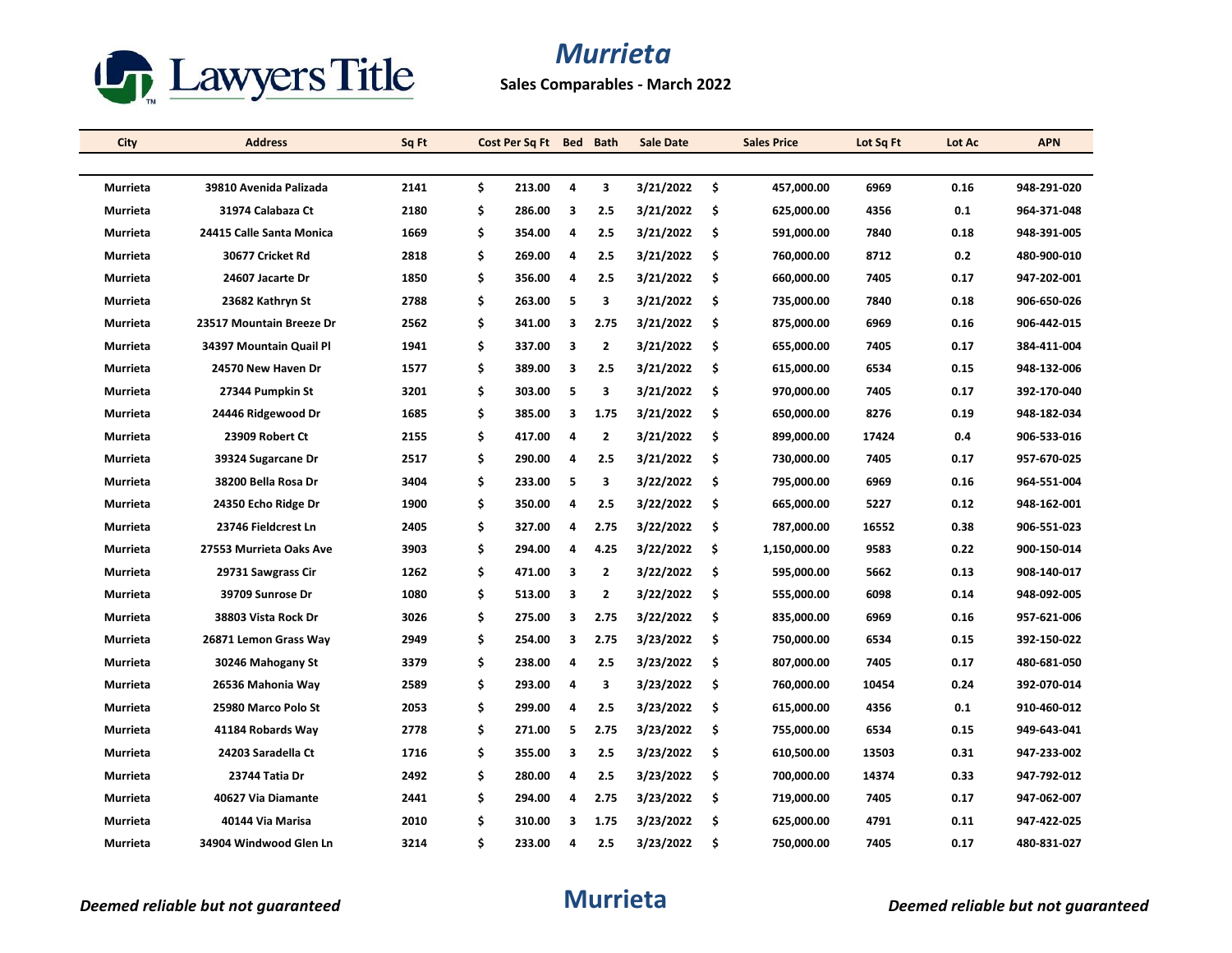

**Sales Comparables - March 2022**

| City            | <b>Address</b>          | Sq Ft | Cost Per Sq Ft | Bed          | <b>Bath</b>    | <b>Sale Date</b> |     | <b>Sales Price</b> | Lot Sq Ft | Lot Ac | <b>APN</b>  |
|-----------------|-------------------------|-------|----------------|--------------|----------------|------------------|-----|--------------------|-----------|--------|-------------|
|                 |                         |       |                |              |                |                  |     |                    |           |        |             |
| <b>Murrieta</b> | 26882 Bahama Way        | 1400  | \$<br>432.00   | 3            | 2.25           | 3/24/2022        | -\$ | 605,000.00         | 5227      | 0.12   | 913-320-053 |
| Murrieta        | 35811 Bobcat Way        | 2441  | \$<br>313.00   | 5            | 3              | 3/24/2022        | Ŝ.  | 765,000.00         | 6969      | 0.16   | 480-511-024 |
| Murrieta        | 39637 Casandra Ct       | 2204  | \$<br>277.00   | 3            | 2.5            | 3/24/2022        | \$  | 611,000.00         | 6969      | 0.16   | 912-130-027 |
| Murrieta        | 24115 Five Tribes Trl   | 1462  | \$<br>441.00   | 3            | 2.5            | 3/24/2022        | \$  | 645,000.00         | 5227      | 0.12   | 947-102-015 |
| Murrieta        | 41734 Holsted Ave       | 3084  | \$<br>332.00   | 4            | 2.5            | 3/24/2022        | -\$ | 1,025,000.00       | 16117     | 0.37   | 906-712-004 |
| Murrieta        | 29592 Hyperion St       | 3446  | \$<br>216.00   | 4            | 3.5            | 3/24/2022        | -\$ | 746,000.00         | 7405      | 0.17   | 900-423-009 |
| Murrieta        | 22149 Lynx Ct           | 4883  | \$<br>409.00   | 4            | 4              | 3/24/2022        | \$  | 2,000,000.00       | 28749     | 0.66   | 904-840-002 |
| Murrieta        | 41349 Magnolia St       | 2600  | \$<br>269.00   | 4            | 2.5            | 3/24/2022        | Ŝ.  | 700,000.00         | 7840      | 0.18   | 949-301-012 |
| Murrieta        | 42416 Meadowlark Rdg    | 5085  | \$<br>319.00   | 5            | 4.75           | 3/24/2022        | \$  | 1,625,000.00       | 94525     | 2.17   | 909-230-017 |
| Murrieta        | 40761 Mountain Pride Dr | 2373  | \$<br>308.00   | 4            | 2.75           | 3/24/2022        | \$  | 731,000.00         | 6534      | 0.15   | 949-073-034 |
| Murrieta        | 33756 Salvia Ln         | 3442  | \$<br>235.00   | 5            | 2.75           | 3/24/2022        | -S  | 810,000.00         | 6969      | 0.16   | 388-220-003 |
| Murrieta        | 34864 Silversprings Pl  | 3125  | \$<br>254.00   | 4            | 2.5            | 3/24/2022        | \$  | 795,000.00         | 6969      | 0.16   | 384-360-017 |
| Murrieta        | 23856 Spring Branch Ct  | 2625  | \$<br>246.00   | 3            | 2.5            | 3/24/2022        | \$  | 648,000.00         | 6969      | 0.16   | 949-073-025 |
| Murrieta        | 23969 Via Astuto        | 1230  | \$<br>407.00   | 3            | 1.75           | 3/24/2022        | -\$ | 501,500.00         | 4356      | 0.1    | 947-571-033 |
| Murrieta        | 37946 Via Carmelia      | 2467  | \$<br>260.00   | 4            | 2.75           | 3/24/2022        | \$  | 642,500.00         | 7405      | 0.17   | 908-091-009 |
| Murrieta        | 24721 4Th St            | 480   | \$<br>458.00   | $\mathbf{1}$ | 1              | 3/25/2022        | \$  | 220,000.00         | 7405      | 0.17   | 906-194-046 |
| Murrieta        | 31845 Abrazo St         | 3113  | \$<br>247.00   | 4            | з              | 3/25/2022        | -\$ | 770,000.00         | 9583      | 0.22   | 964-390-021 |
| Murrieta        | 40419 Crystal Aire Ct   | 1789  | \$<br>335.00   | 4            | 3              | 3/25/2022        | \$  | 600,000.00         | 8712      | 0.2    | 947-542-006 |
| Murrieta        | 26465 Horsetail St      | 3806  | \$<br>223.00   | 5            | 3.75           | 3/25/2022        | \$  | 850,000.00         | 6969      | 0.16   | 392-070-040 |
| Murrieta        | 38600 Members Club Dr   | 3653  | \$<br>218.00   | 5            | 4              | 3/25/2022        | -S  | 800,000.00         | 6098      | 0.14   | 908-381-007 |
| Murrieta        | 23935 Ridgeview Ln      | 2814  | \$<br>258.00   | 4            | 2.5            | 3/25/2022        | \$  | 727,000.00         | 10890     | 0.25   | 904-712-009 |
| Murrieta        | 35359 Stonecrop Ct      | 4089  | \$<br>193.00   | 5            | 4              | 3/25/2022        | -\$ | 790,000.00         | 8276      | 0.19   | 480-581-038 |
| Murrieta        | 35415 Avenida La Cresta | 2266  | \$<br>347.00   | 3            | 2.25           | 3/28/2022        | -\$ | 786,500.00         | 227383    | 5.22   | 930-090-005 |
| Murrieta        | 24200 Calle Artino      | 2010  | \$<br>304.00   | 3            | 1.75           | 3/28/2022        | \$  | 612,000.00         | 4791      | 0.11   | 947-721-042 |
| Murrieta        | 34620 Candlestick Cir   | 2884  | \$<br>249.00   | 4            | з              | 3/28/2022        | Ŝ.  | 720,000.00         | 4791      | 0.11   | 480-873-006 |
| Murrieta        | 29881 Cherry Hill Dr    | 2917  | \$<br>222.00   | 4            | 3              | 3/28/2022        | -\$ | 649,000.00         | 6098      | 0.14   | 908-311-022 |
| Murrieta        | 34734 Leather Ct        | 2528  | \$<br>255.00   | 4            | $\overline{2}$ | 3/28/2022        | \$. | 645,000.00         | 7840      | 0.18   | 480-680-009 |
| Murrieta        | 39710 Ramshorn Dr       | 1710  | \$<br>397.00   | 4            | $\mathbf{2}$   | 3/28/2022        | \$  | 680,000.00         | 11761     | 0.27   | 912-333-012 |
| Murrieta        | 35163 Silverleaf Ln     | 2410  | \$<br>284.00   | 3            | 2.5            | 3/28/2022        | \$  | 685,000.00         | 7840      | 0.18   | 480-790-013 |
| Murrieta        | 30256 Stargazer Way     | 1475  | \$<br>440.00   | 3            | 2.5            | 3/28/2022        | \$  | 650,000.00         | 5227      | 0.12   | 957-381-015 |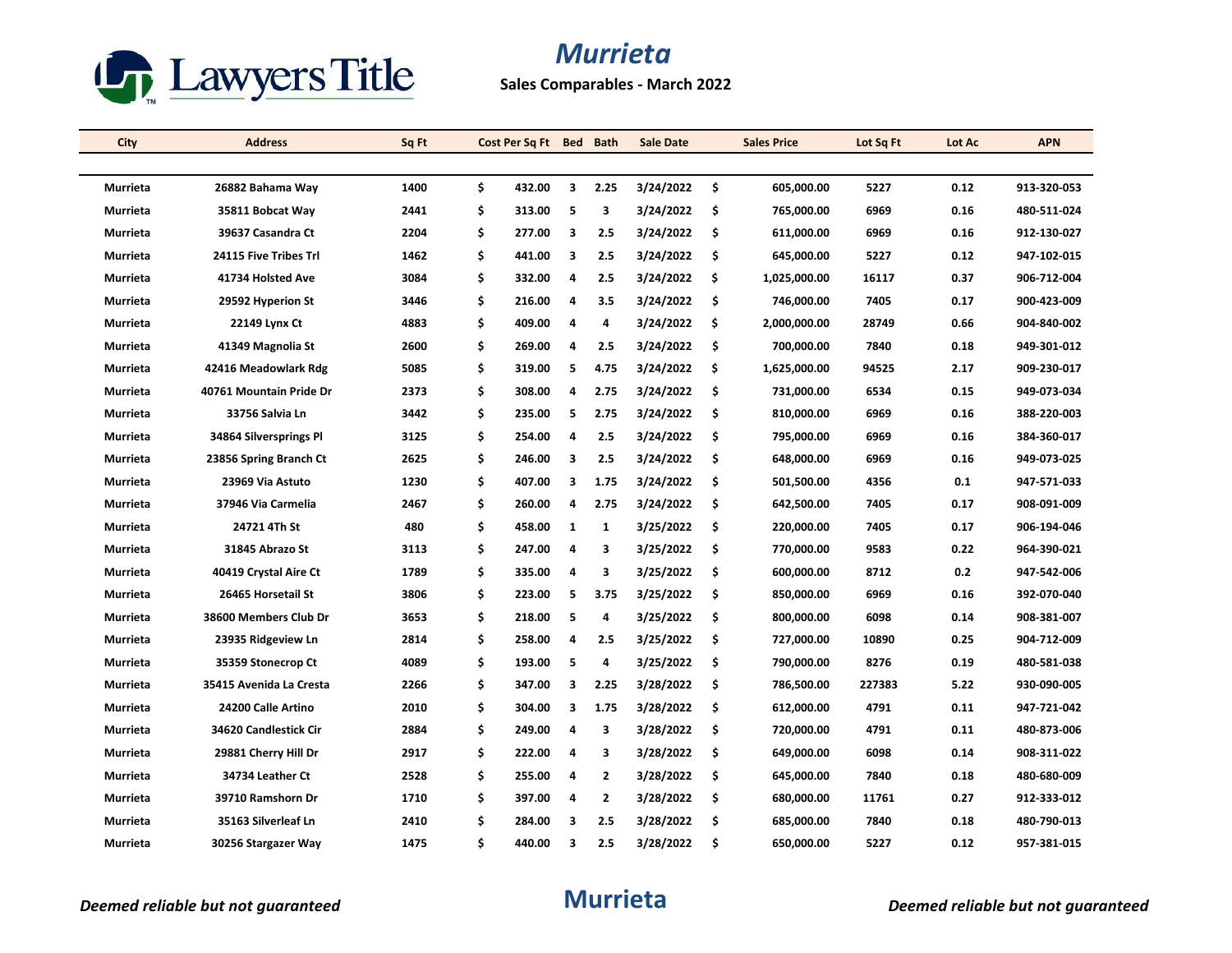

**Sales Comparables - March 2022**

| City            | <b>Address</b>           | Sq Ft | Cost Per Sq Ft | <b>Bed</b>     | <b>Bath</b>    | <b>Sale Date</b> |     | <b>Sales Price</b> | Lot Sq Ft | Lot Ac       | <b>APN</b>  |
|-----------------|--------------------------|-------|----------------|----------------|----------------|------------------|-----|--------------------|-----------|--------------|-------------|
|                 |                          |       |                |                |                |                  |     |                    |           |              |             |
| Murrieta        | 26240 Sweet Gum Ct       | 2851  | \$<br>277.00   | 5              | 3.5            | 3/28/2022        | \$. | 790,000.00         | 7405      | 0.17         | 916-122-031 |
| Murrieta        | 42800 Tenaja Rd          | 3590  | \$<br>558.00   | 3              | 2              | 3/28/2022        | \$  | 2,005,000.00       | 185565    | 4.26         | 932-050-026 |
| <b>Murrieta</b> | 40184 Via Marisa         | 2010  | \$<br>311.00   | 3              | 1.75           | 3/28/2022        | \$  | 626,500.00         | 4791      | 0.11         | 947-432-048 |
| Murrieta        | 40264 Via Marisa         | 2010  | \$<br>309.00   | 3              | 1.75           | 3/28/2022        | \$  | 622,000.00         | 4791      | 0.11         | 947-432-056 |
| Murrieta        | 40093 Avenida Venida     | 1700  | \$<br>347.00   | 4              | 2.5            | 3/29/2022        | \$. | 590,000.00         | 5227      | 0.12         | 948-332-009 |
| Murrieta        | 23399 Camellia Ln        | 3907  | \$<br>220.00   | 5              | 4              | 3/29/2022        | \$. | 860,000.00         | 7840      | 0.18         | 906-490-007 |
| Murrieta        | 24230 Hayes Ave          | 3112  | \$<br>391.00   | 3              | 2.5            | 3/29/2022        | \$  | 1,217,000.00       | 43560     | $\mathbf{1}$ | 906-270-048 |
| Murrieta        | 26593 Peachwood Dr       | 2239  | \$<br>294.00   | 4              | 2.5            | 3/29/2022        | \$  | 660,000.00         | 5227      | 0.12         | 916-301-021 |
| Murrieta        | 38010 Turning Leaf Ct    | 2809  | \$<br>254.00   | 5              | 2.75           | 3/29/2022        | \$  | 715,000.00         | 5227      | 0.12         | 964-541-006 |
| <b>Murrieta</b> | 23790 Via Madrid         | 4515  | \$<br>287.00   | 4              | 2.5            | 3/29/2022        | \$. | 1,300,000.00       | 11325     | 0.26         | 947-452-009 |
| <b>Murrieta</b> | 24550 Camino Meridiana   | 2102  | \$<br>321.00   | 3              | 2.5            | 3/30/2022        | Ŝ.  | 675.000.00         | 6969      | 0.16         | 948-043-003 |
| Murrieta        | 37493 Cole Creek Ct      | 1553  | \$<br>396.00   | 2              | $\overline{2}$ | 3/30/2022        | \$  | 615,000.00         | 8276      | 0.19         | 904-372-028 |
| Murrieta        | 33628 Cyclamen Ln        | 2187  | \$<br>285.00   | 4              | 2.5            | 3/30/2022        | \$  | 625,000.00         | 6098      | 0.14         | 388-140-034 |
| Murrieta        | 39378 Domaine Michael Dr | 2180  | \$<br>317.00   | $\overline{2}$ | $\overline{2}$ | 3/30/2022        | \$  | 692,000.00         | 10018     | 0.23         | 920-282-001 |
| Murrieta        | 37689 Fiesta Flower St   | 3153  | \$<br>269.00   | 4              | 3.25           | 3/30/2022        | \$. | 850,000.00         | 5227      | 0.12         | 964-580-002 |
| Murrieta        | 37972 Floral Cir         | 3067  | \$<br>244.00   | 5              | 2.75           | 3/30/2022        | \$. | 750,000.00         | 6969      | 0.16         | 916-303-046 |
| Murrieta        | 31216 Old Trail Cir      | 2888  | \$<br>195.00   | 4              | 3              | 3/30/2022        | \$  | 565,000.00         | 6534      | 0.15         | 964-280-021 |
| <b>Murrieta</b> | 37964 Spur Dr            | 2617  | \$<br>257.00   | 5              | 2.75           | 3/30/2022        | \$  | 675,000.00         | 7405      | 0.17         | 908-092-003 |
| Murrieta        | 29960 Sycamore Ridge Rd  | 2773  | \$<br>242.00   | 4              | 2.75           | 3/30/2022        | \$  | 672,500.00         | 7405      | 0.17         | 908-134-003 |
| Murrieta        | 31797 Empresa Cir        | 2648  | \$<br>206.00   | 4              | 3              | 3/31/2022        | \$  | 546,000.00         | 5227      | 0.12         | 964-381-022 |
| Murrieta        | 30536 Lilac Sky Ave      | 3187  | \$<br>227.00   | 4              | 3              | 3/31/2022        | Ŝ.  | 725,000.00         | 6098      | 0.14         | 964-570-005 |
| Murrieta        | 40008 Montage Ln         | 4182  | \$<br>200.00   | 6              | 3.5            | 3/31/2022        | \$  | 840,000.00         | 8276      | 0.19         | 916-223-017 |
| Murrieta        | 23832 Spring Branch Ct   | 2625  | \$<br>304.00   | 3              | 2.5            | 3/31/2022        | \$  | 798,000.00         | 11325     | 0.26         | 949-062-052 |
| Murrieta        | 24591 Westhaven Ct       | 1685  | \$<br>333.00   | 3              | 1.75           | 3/31/2022        | \$  | 562,000.00         | 7405      | 0.17         | 948-181-025 |